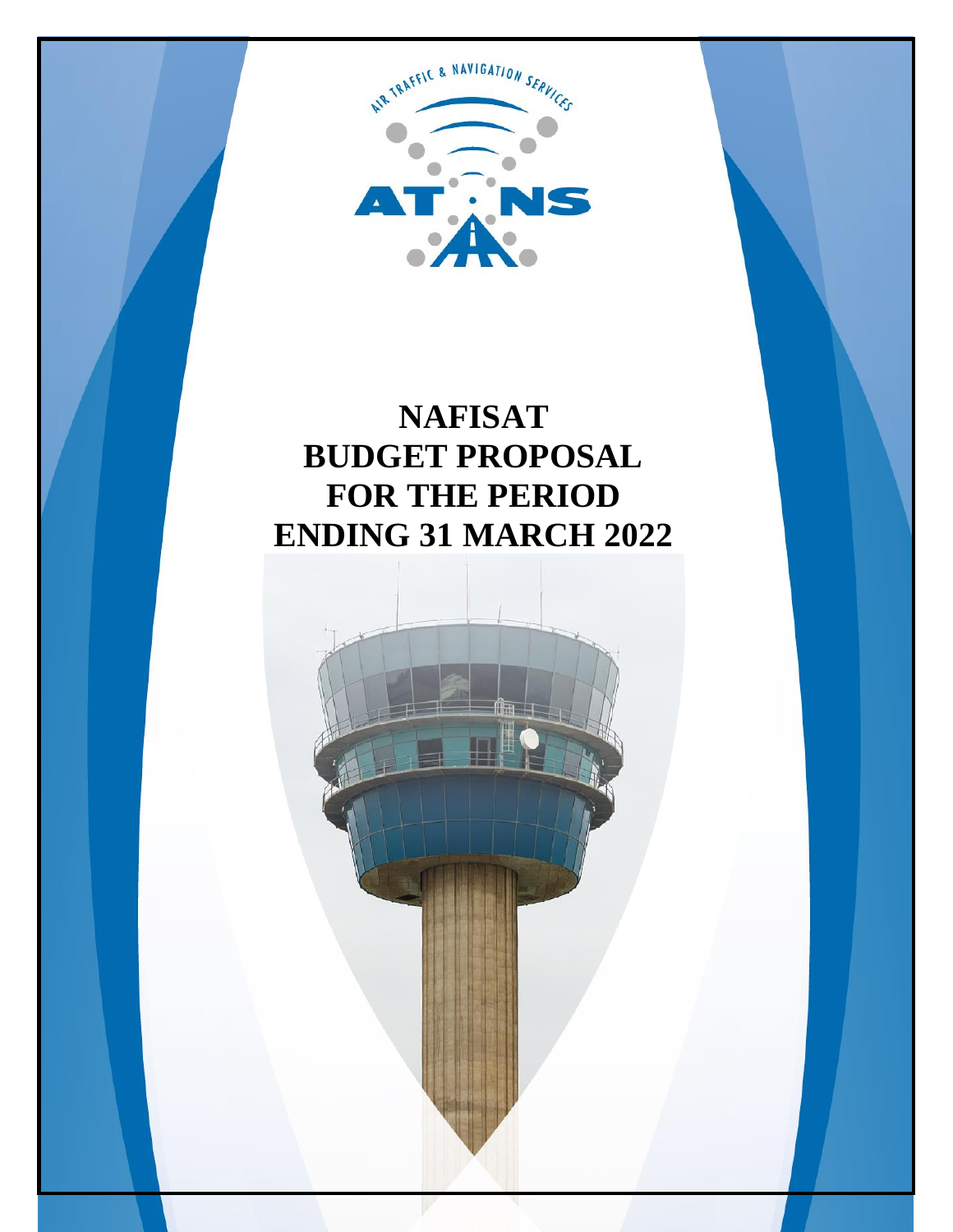# **Table of Contents**

| $\mathbf{1}$ . |  |
|----------------|--|
| 2.             |  |
| 2.1.           |  |
| 2.2.           |  |
| 2.2.1.         |  |
| 2.2.2.         |  |
| 2.2.3.         |  |
| 2.2.4.         |  |
| 2.2.5.         |  |
| 2.2.6.         |  |
| 2.2.7.         |  |
| 2.2.8.         |  |
| 3.             |  |
| 4.             |  |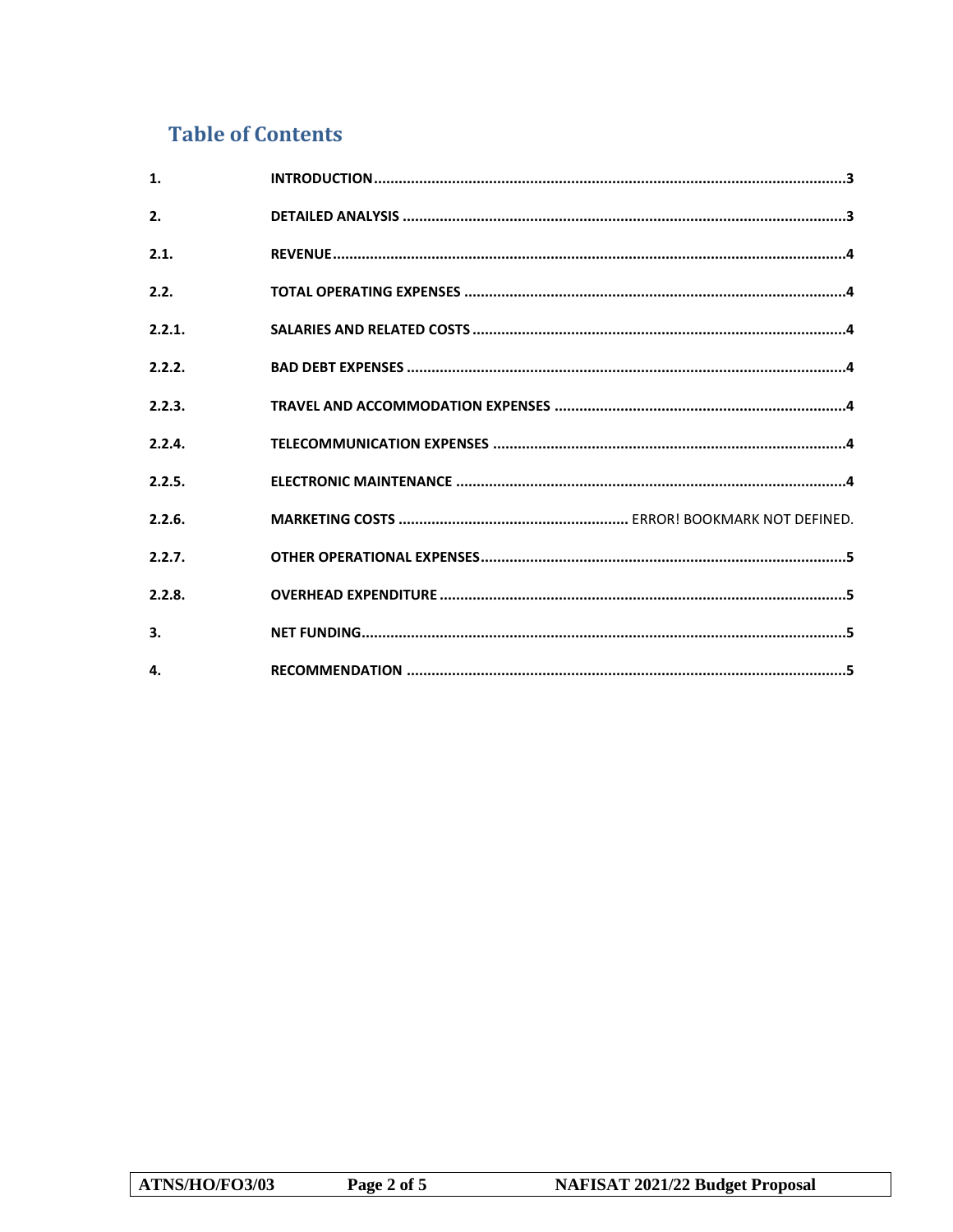# <span id="page-2-0"></span>**1. INTRODUCTION**

This report outlines the proposed budget for the period ending 31 March 2022.

# <span id="page-2-1"></span>**2. DETAILED ANALYSIS**

| <b>Description</b>                      | <b>Proposal</b><br>2022 | 2021          |                 |                 | 2020          |
|-----------------------------------------|-------------------------|---------------|-----------------|-----------------|---------------|
|                                         | <b>Budget</b>           | <b>Actual</b> | <b>Variance</b> | <b>Variance</b> | <b>Actual</b> |
|                                         | \$                      | \$            | \$              | $\frac{9}{6}$   | \$            |
| Revenue                                 |                         |               |                 |                 |               |
| <b>Nafisat Revenue</b>                  | 1463243                 | 1721926       | $-258683$       | $-15.0%$        | 3485617       |
| <b>Other Revenue</b>                    | 0                       | 61 344        | $-61344$        | $-100.0\%$      | 98772         |
| <b>Total Revenue</b>                    | 1 463 243               | 1783270       | $-320027$       | $-17.9%$        | 3584389       |
|                                         |                         |               |                 |                 |               |
| <b>Salaries &amp; Related Costs</b>     | 420 882                 | 410770        | $-10112$        | $-2.5%$         | 498 293       |
| <b>Traveling Expenses</b>               | 20 618                  | 1864          | $-18755$        | $-1006.2%$      | 118 304       |
| <b>Telecommunications Expenses</b>      | 172 278                 | 172 477       | 199             | 0.1%            | 215 050       |
| <b>Bad Debts Expenses</b>               | 6432                    | 118 487       | 112 055         | 94.6%           | 469721        |
| <b>Bank Charges</b>                     | 313                     | 643           | 330             | 51.3%           | 684           |
| <b>Commission Paid</b>                  | 60 155                  | 32 182        | $-27973$        | $-86.9%$        | 64 128        |
| Electronic Maintenance                  | 8621                    | $-42571$      | $-51192$        | 120.3%          | 80 176        |
| <b>Indirect Costs</b>                   | 216 017                 | 251 463       | 35 445          | 14.1%           | 287 549       |
| <b>ATNS Management Fees</b>             | 42 063                  | 250 775       | 208 712         | 83.2%           | 515 498       |
| <b>IATA Management Fees</b>             | 40 000                  | 40 000        | 0               | 0.0%            | 40 000        |
| Network Management Costs                | 93 283                  | 157 732       | 64 449          | 40.9%           | 556 108       |
| <b>Marketing Expenses</b>               | 0                       | $\Omega$      | 0               | 0.0%            |               |
| <b>Contract Services</b>                | 0                       | 9763          | 9763            | 100.0%          | 153           |
| <b>Professional Fees</b>                | 0                       | 2 9 0 7       | 2 9 0 7         | $-100.0%$       | 3 3 2 8       |
| <b>Operational Expenses</b>             | 1 080 663               | 1 406 492     | 325 829         | 23.2%           | 2848992       |
| <b>EBITDA</b>                           | 382 580                 | 376 777       | 5802            | 1.5%            | 735 397       |
| Depreciation                            | 277 420                 | 294 801       | 17 380          | 5.9%            | 337 079       |
| Net Profit/Loss before Interest and Tax | 105 159                 | 81 977        | 23 183          | 28.3%           | 398 318       |
| <b>Finance Revenue</b>                  | -881                    | $-2956$       | $-2075$         | 70.2%           | $-15509$      |
| <b>Interest Received</b>                | 881                     | 2956          | $-2075$         | $-70.2%$        | 15 509        |
| <b>Net Profit Before Tax</b>            | 106 040                 | 84 931        | 21 108          | 24.9%           | 413827        |
| Taxation                                | 29 691                  | 0             | $-29691$        | $-100.0%$       | 227 515       |
| Net Profit /(Loss) After Tax            | 76 349                  | 84 931        | $-8583$         | $-10.1%$        | 186 312       |

## **Table 1**: Statement of Financial Performance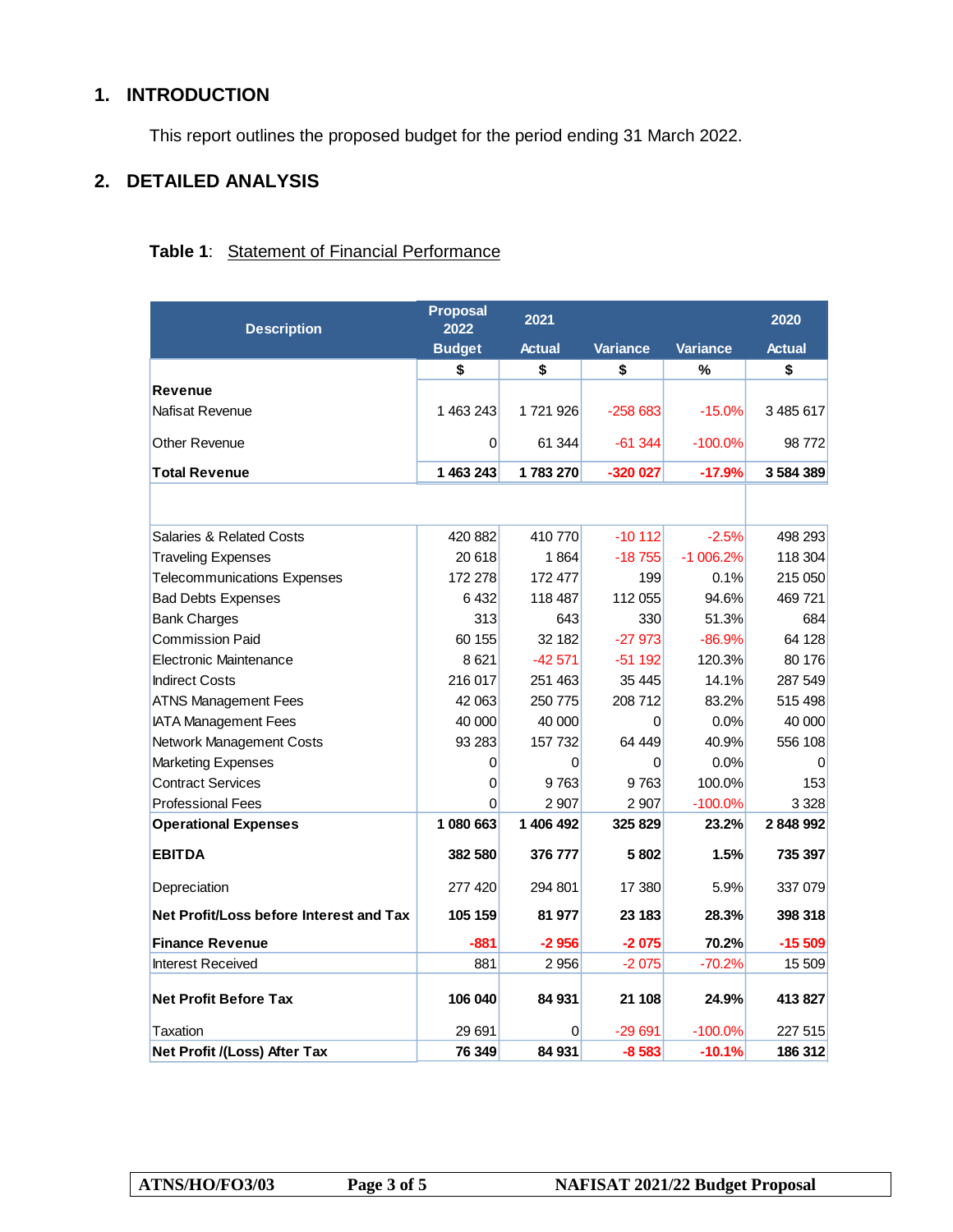## <span id="page-3-0"></span>**2.1.REVENUE**

Based on current trends, FIR crossings are budgeted to be 15.0% lower than the previous year. This is due to the impact of the Covid-19 pandemic across the globe which had a negative impact on the revenue.

Other revenue is comprised of bad debt recoveries.

### <span id="page-3-1"></span>**2.2.TOTAL OPERATING EXPENSES**

The total operating expenses before funding and depreciation are budgeted to decrease by 23.2% to \$1.1m made up of the following cost categories:

#### <span id="page-3-2"></span>**2.2.1. SALARIES AND RELATED COSTS**

Salaries and related costs are budgeted to increase by moderately in line with the expected salary increase and after taking into account the effects of foreign currency translations.

#### <span id="page-3-3"></span>**2.2.2. BAD DEBT EXPENSES**

Bad debt expenses are budgeted at \$6.4k considering the perceived risk on the recoverability of certain debtors.

#### <span id="page-3-4"></span>**2.2.3. TRAVEL AND ACCOMMODATION EXPENSES**

Travel expenses are budgeted at \$20.6k to cover for the Supervisory Board meeting as well as Member States Training related travel costs.

#### <span id="page-3-5"></span>**2.2.4. TELECOMMUNICATION EXPENSES**

Telecommunication expenses of \$172.3k have been budgeted in line with contracts with the relevant service providers.

#### <span id="page-3-6"></span>**2.2.5. ELECTRONIC MAINTENANCE**

Electronic maintenance expenses are budgeted to remain constant at \$8.6k for the year under review. Included in the budget is a portion related contingent maintenance which